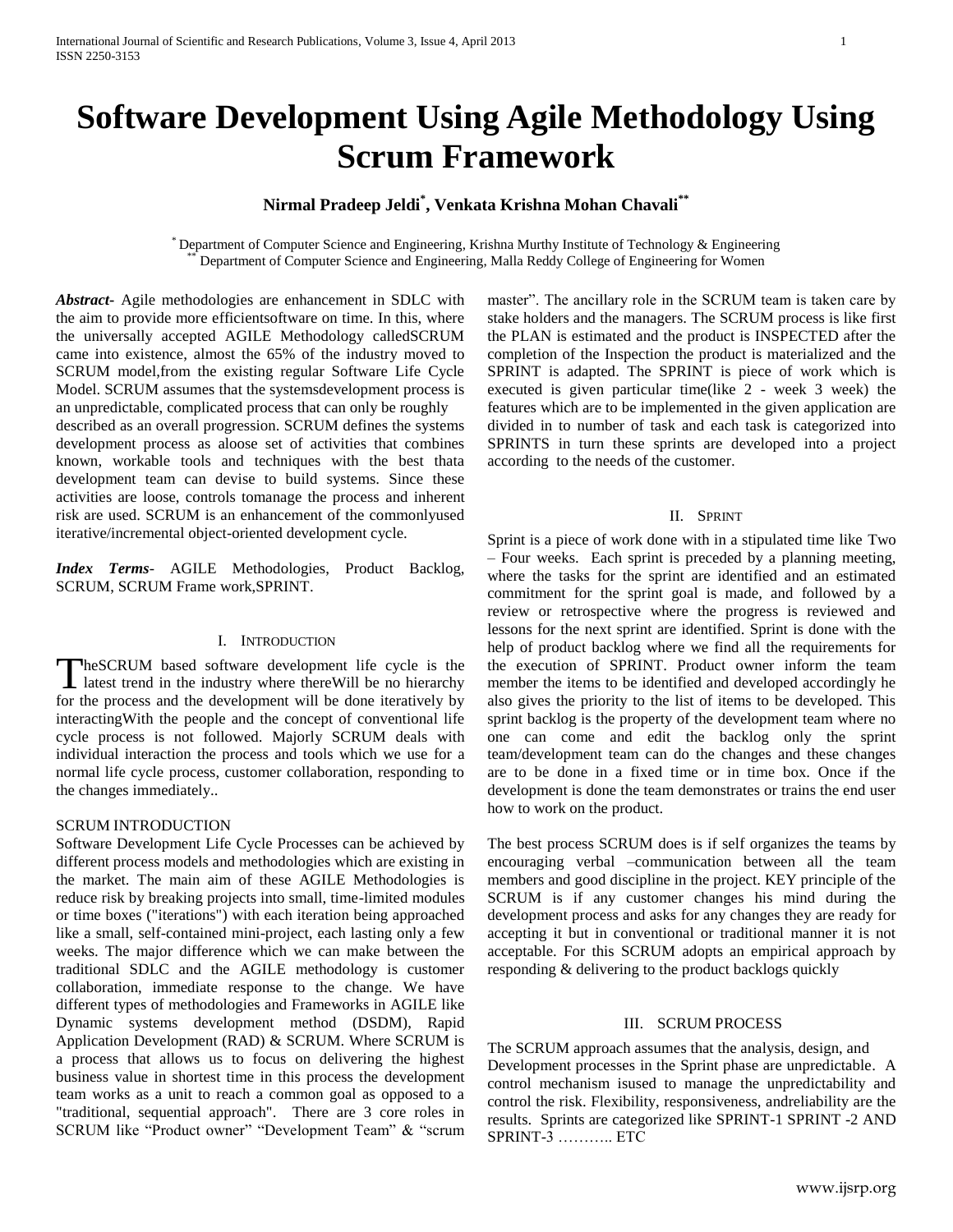## SPRINT-1: Potentially Shippable: FEATURE A SPRINT 2: FEATURE A + FEATURE B SPRINT 3: FEATURE  $A$  + FEATURE B + FEATURE C.



SCRUM TEAMS are cross functional where these mainly deals with product backlogs by regularly checking the updates and building up the product .SCRUM MASTER plays important role with  $3-P's$ 

1. Process owner

- 2. Problem solver
- 3. Protector

But Scrum Master is not considered as Project Manager but he acts as barrier between the team and product owner. Scrum Master's role is to protect the Development Team and keep it focused on the work done by the development team..

## IV. SCRUM VALUES

The Five Scrum Values:

1. Focus – "Concentrate all your thoughts upon the work at hand. The sun"s rays do not burn until brought to a focus." – Alexander Graham Bell

Team focus is the domain of the Scrum Master. The SM removes work impediments to the Team, shields them from external influence and is responsible for making the Team fully functional and effective. The nature of Scrum means that the PO aids the focus of the Team by making sure that all work is prioritized in a backlog. Finally the Team must be focused on finishing the sprint User Stories while adhering to the Definition of Done.

2. Courage – "Fortes fortunaadiuvat – fortune favours the brave" – Latin proverb

The SM needs the courage to protect and guide the Team. Standing up to the PO and Stakeholders at the right time, really takes guts. The PO must have the courage to entrust the Sprint Backlog to the Team, a giant leap of faith as it is the PO who answers to the Stakeholders at the end of the sprint. Finally the Team must have the courage to aggressively commit to as much work as they think they can do each sprint.

3. Openness – "It is impossible for a man to learn what he thinks he already knows." – Epictetus

The PO must be open to accepting change, alternatives and new ideas, both from the Team and Stakeholders. By providing a qualified backlog with priorities and value, the PO is transparent about what is coming up next and the Team knows what to expect. The Team needs to be open to find the best solution to any problems from within. Scrum also pushes openness with the Retrospective Meeting, where any problems are pushed to light and dealt with in an open environment.

4. Commitment – "Do, or do not. There is no try." – Master Yoda

The whole scrum process is a commitment to a new way of working, to be more adaptable. The Team commits to what they will do each sprint by choosing the Sprint Backlog and they also commit to how the work will be "done" in the Definition of Done. This means the Team commits to doing whatever is necessary in order to meet their goals. The SM commits to actively guiding the Team and takes a weight of responsibility in making the Team adhere to the Scrum process. The PO commits to having a certain fraction of his Product Backlog ready for the Stakeholders every sprint, and also commits on the priorities of what the Team will do in each sprint.

5. Respect – "I speak to everyone in the same way, whether he is the garbage man or the president of the university." – Albert Einstein

In Scrum, the limits and boundaries of the Scrum roles really need to be transparent, and respected. Everyone on a scrum project needs to be aware that the PO is in charge of what the Team works on, but not how they do their work, and that the Team is responsible for getting the work done, but not questioning what work gets done. The SM also needs to be aware that though he has more responsibility than a Team member, he is an equal member of the Team, and not a leader. In the ideal case, the SM is a gentle shepherd, or quiet guide to the Team.



#### V. TESTING

Testing itself has more important and immediate role in Scrum based Software development process? Testing isn"t just providing results. Testing is important part of the Software